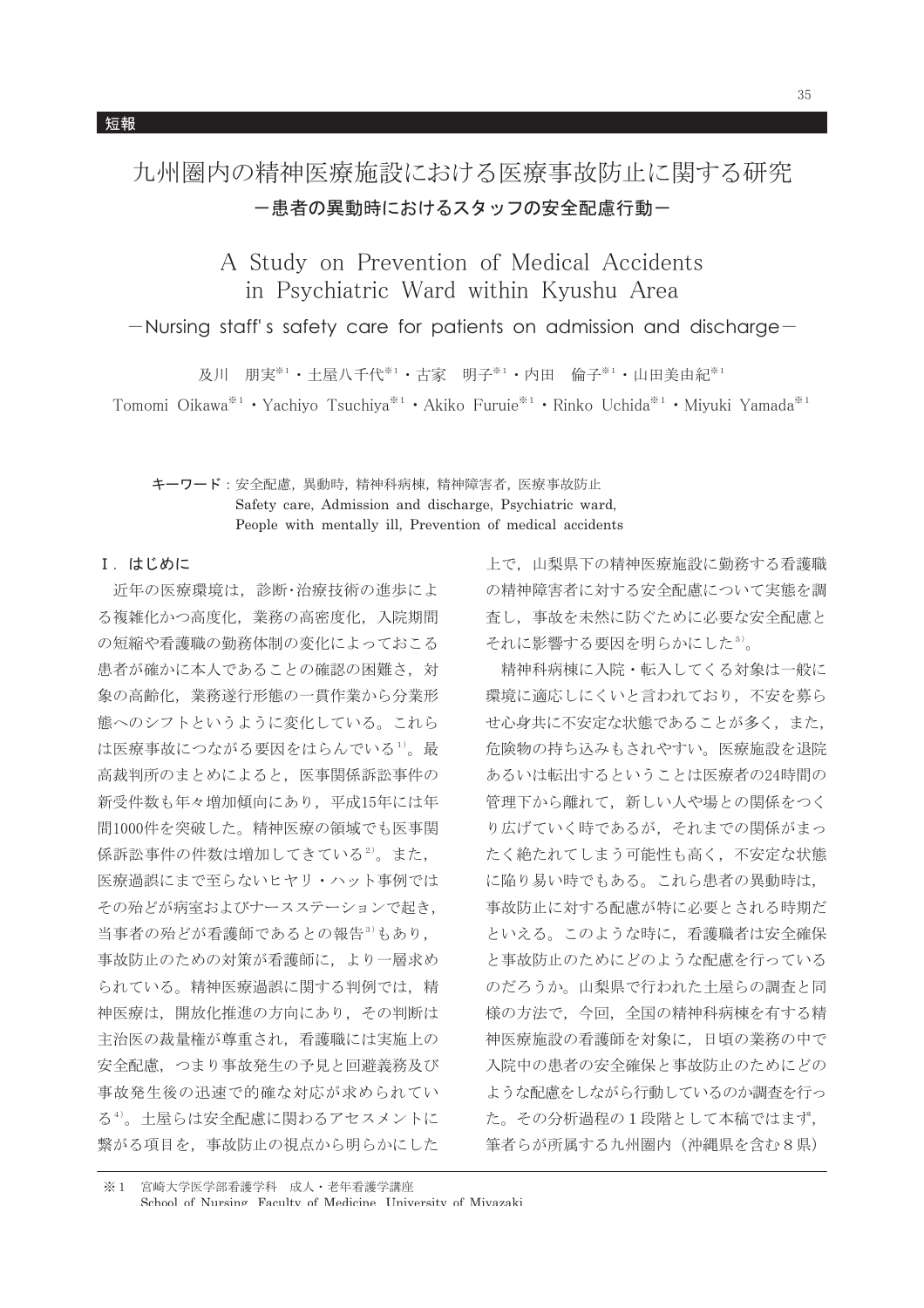の精神医療施設に勤務する看護職のうち24時間患 者と接することとなるスタッフを対象として、患 者の異動時の安全配慮の実態を明らかにすること を目的として分析を行ったので報告する。

#### Ⅱ. 方法

# 1. 対象

九州圏内の精神医療施設に勤務する看護職者の うち非管理職であるスタッフ。

## 2. 方法

「病院要覧2003-2004 (医学書院)」に記載され ている精神科病棟を有する病院の中から層化無作 為標本抽出法で抽出した、九州圏内79施設の代表 を通して調査への協力を依頼し、参加協力のあっ た29施設1180名に調査票を送付した。各施設毎に とりまとめ、郵送により返送してもらった。

#### 3.データ収集方法

調査項目は、1属性 (年齢, 性別, 職種, 看護 および精神科の経験年数、所属、職位、施設全体 の規模), 2患者の異動(入院・退院, 転入・転 出)時にとっている行動について13の項目を設け, 調査時期の3ヶ月ぐらいの状況を目安に行動レベル で、いつもしている (5点) ~していない (1点) の5段階で回答を求め得点化した。

13の項目については、精神の専門的知識を要せ ずとも職業人としての義務と責任感に基づく安全 配慮の範囲で、精神科勤務年数の少ない者でも実 施可能な範囲の項目7項目 (以下,有資格者項目) と、安全配慮に関する危険性の予測と回避に伴う 精神の専門的知識と技術を要する安全配慮の範囲 で、精神科勤務年数が比較的多い者が実施しうる 範囲の項目6項目 (以下、専門職項目)を設けた (表1)。これらはベナーの言う技能修得に関する ステージをもとに設定した6)。

## 4. データ分析方法

職位で「スタッフ」と回答したもののみをデー タとし、患者の異動時の安全配慮について全体的 傾向および属性との関連を検討した。統計的処理 は5%有意水準で、患者の異動時にとっている行 動13項目と属性のうち職種についてはt検定を, 年齢、所属については一元配置の分散分析を行っ た。統計プログラムパッケージHALWINを使用 した。

#### 5. 倫理的配慮

調査依頼にあたっては、調査の趣旨やプライバ シーの保護、回答は本研究の目的以外には使用し ないこと等を明記した説明文および封筒を調査票 に添付し、この趣旨に承諾できる場合に自己にて 調査票を記入し、封筒に入れ密封して提出するよ う依頼した。調査票および封筒は無記名とした。

#### Ⅲ. 結 果

調査票回収部数は1,124部 (回収率95.3%) で, 有効回答部数は1,086部 (有効回答率96.6%) で あった。このうち、スタッフの有効回答863名分 を解析対象とした。

#### 1. 対象者の属性

対象者は女性が651名 (75.4%), 男性が212名 (24.6%) であった。年齢構成では25歳未満が66 名 (7.6%), 25~29歳131名 (15.2%), 30歳代200 名 (23.2%), 40歳代が258名 (29.9%), 50歳代 192名 (22.2%), 60歳以上が16名 (1.9%) であっ た。職種別では、看護師480名 (55.6%), 准看護 師383名 (44.4%) であった。所属別では、開放 病棟79名 (9.3%), 部分開放病棟248名 (29.1%), 閉鎖病棟505名 (59.3%), 個別対応病棟19名 (2.2%) で、閉鎖病棟が約6割を占めていた。

#### 2. 全体的傾向 (表1)

「患者の異動に伴う安全配慮」13項目の合計点 は55.1点であった。各項目ごとに平均得点をみる と、得点の高い項目は、「医師の指示事項の確認 (以下, 指示確認と略す) | の4.7 (±0.7) 点, 「情報(特に自殺念慮や企図、他害事件等)収集 (以下, 情報収集と略す)」の4.6 (±0.6) 点, 「所持品・持参品のチェック(以下、チェックと 略す)」の4.6 (±0.8) 点,「自傷他害に関する情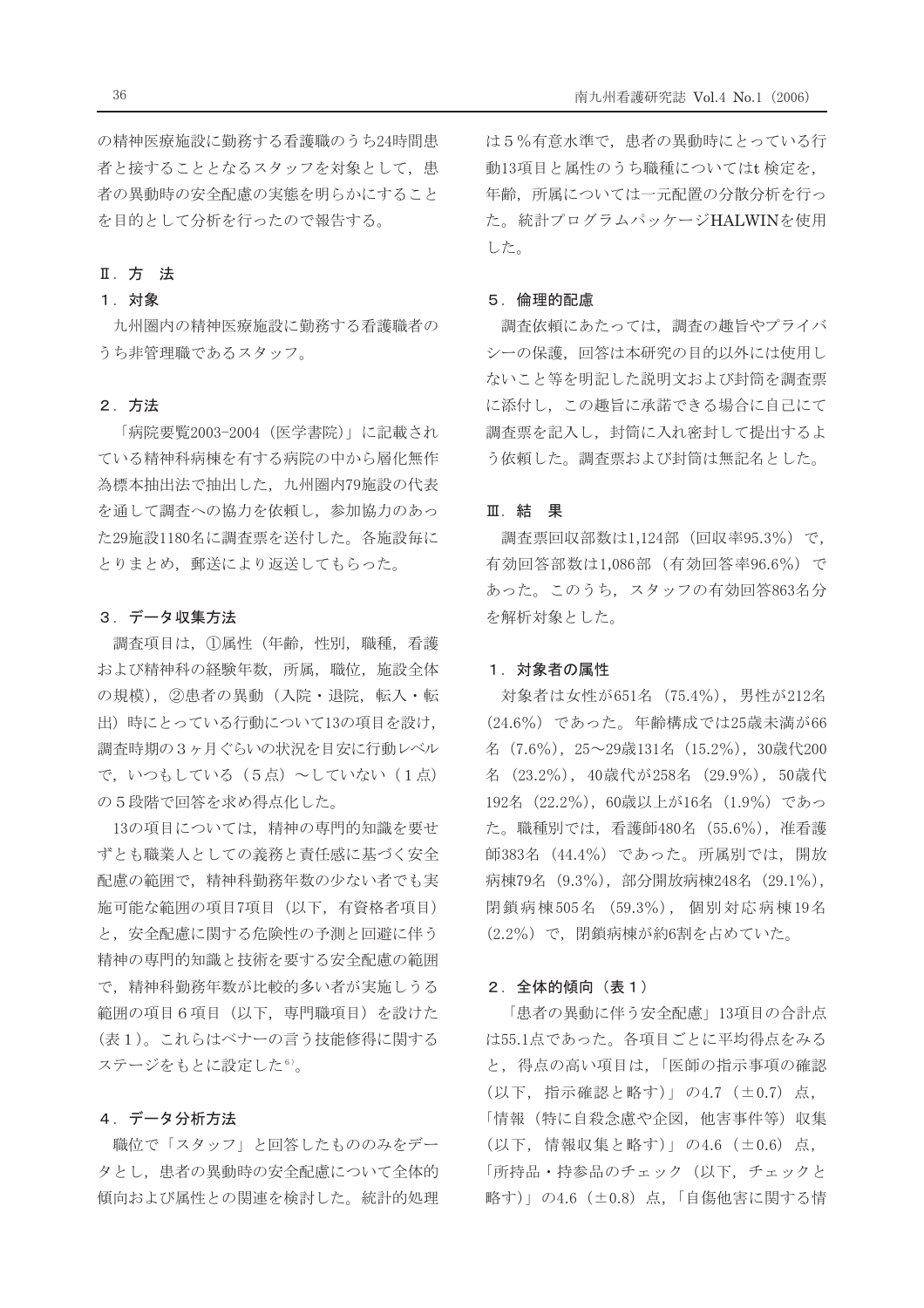| 項<br>目                         | 総平均<br>$(N=863)$ | 年<br>齢                   |                      |                      |                    |  |
|--------------------------------|------------------|--------------------------|----------------------|----------------------|--------------------|--|
|                                |                  | $\sim$ 29 歳<br>$(N=197)$ | 30~39 歳<br>$(N=200)$ | 40~49 歳<br>$(N=258)$ | 50 歳~<br>$(N=208)$ |  |
| ○入院生活全般のオリエンテーション              | $4.2 \pm 1.0$    | $4.2 \pm 1.1$            | $4.2 \pm 0.9$        | $4.2 \pm 1.0$        | $4.2 \pm 1.0$      |  |
| ○入院・転入当日の過ごし方についての説明           | $4.1 \pm 1.0$    | $4.0 \pm 1.1$            | $4.1 \pm 0.8$        | $4.1 \pm 1.0$        | $4.2 \pm 1.0$      |  |
| ○所持品・持参品のチェック                  | $4.6 \pm 0.8$    | $4.6 \pm 0.8$            | $4.6 \pm 0.6$        | $4.5 \pm 0.8$        | $4.5 \pm 0.8$      |  |
| ○担当職員・受け持ち看護師の紹介               | $4.1 \pm 1.1$    | $4.1 \pm 1.2$            | $4.0 \pm 1.2$        | $4.2 \pm 1.1$        | $4.1 \pm 1.1$      |  |
| ○医師の指示事項の確認                    | $4.7 \pm 0.7$    | $4.6 \pm 0.7$            | $4.7 \pm 0.6$        | $4.7 \pm 0.7$        | $4.6 \pm 0.7$      |  |
| ○情報<br>(特に自殺念慮や企図,他害事件等)<br>収集 | $4.6 \pm 0.6$    | $4.6 \pm 0.7$            | $4.6 \pm 0.6$        | $4.7 \pm 0.6$        | $4.6 \pm 0.6$      |  |
| ○自傷他害に関する情報の医療チーム間での共有         | $4.5 \pm 0.7$    | $4.5 \pm 0.8$            | $4.5 \pm 0.7$        | $4.6 \pm 0.7$        | $4.6 \pm 0.7$      |  |
| ●患者の状況に応じた入院病室の検討              | $4.2 \pm 1.0$    | $4.3 \pm 1.0$            | $4.3 \pm 0.9$        | $4.2 \pm 1.0$        | $4.2 \pm 0.9$      |  |
| ●入院・転入に対する患者自身の受けとめ方への配慮       | $4.2 \pm 0.8$    | $4.1 \pm 0.9$            | $4.2 \pm 0.7$        | $4.3 \pm 0.8$        | $4.4 \pm 0.7**$    |  |
| ●退院・転出に対する患者自身の受けとめ方への配慮       | $4.2 \pm 0.8$    | $4.1 \pm 0.9$            | $4.2 \pm 0.7$        | $4.2 \pm 0.8$        | $4.3 \pm 0.8$      |  |
| ●サマリーへの安全配慮に関する情報の記載           | $4.1 \pm 1.0$    | $4.0 \pm 1.1$            | $4.2 \pm 0.8$        | $4.1 \pm 1.0$        | $4.1 \pm 0.9$      |  |
| ●サマリーの関係部署への送付                 | $4.1 \pm 1.2$    | $4.0 \pm 1.3$            | $4.3 \pm 0.9$        | $4.1 \pm 1.2$        | $4.2 \pm 1.1$      |  |
| ●異動に伴う患者行動の変化を予測した観察           | $4.2 \pm 0.9$    | $4.1 \pm 1.0$            | $4.1 \pm 0.8$        | $4.2 \pm 0.8$        | $4.3 \pm 0.8*$     |  |
| 計<br>合                         | $55.1 \pm 8.9$   | $54.5 \pm 9.7$           | $55.9 \pm 6.9$       | $54.8 \pm 9.5$       | $55.4 \pm 9.1$     |  |

表1 総平均および年齢別平均値

○有資格者項目 ●専門職項目 Significant at \*p<0.05, \*\*p<0.01

報の医療チーム間での共有(以下、情報共有と略 す)」の4.5 (±0.7) 点, 等であった。反対に得 点の低い項目は、「担当職員·受け持ち看護師の 紹介 (以下, 受け持ち紹介と略す)」4.1 (±1.1) 点,「サマリーへの安全配慮に関する情報の記載 (以下, サマリー記載と略す)」4.1 (±1.0) 点, 「入院・転入当日の過ごし方についての説明(以 下、当日の過ごし方の説明と略す)」4.1 (±1.0) 点等であった。

## 3. 属性別特徴

# 1) 年齢 (表1)

合計でみると30~39歳が55.9点と最高で、次い で50歳以上, 40~49歳, 29歳以下の順であったが 有意な差は認められなかった。29歳以下では, 「患者の状況に応じた入院病室の検討(以下,病 室検討と略す)」,「チェック」を除く全ての項目 で平均点を下回っていた。

有資格者項目では、「情報共有」は年齢が高く なるほど平均点も高くなった。「チェック」では 50歳以上の得点が最も低かった。

専門職項目では、「入院·転入に対する患者自 身の受けとめ方への配慮(以下、入院の受けとめ

と略す)」,「退院・転出に対する患者自身の受け とめ方への配慮(以下、退院の受けとめと略す)」、 「異動に伴う患者行動の変化を予測した観察(以 下、予測観察と略す)」の3項目で年齢が高くな るほど得点も高く、「入院の受けとめ」 (p<0.01), 「予測観察」(p<0.05) では有意差が認められた。

#### 2) 職種 (表2)

看護師か准看護師かの職種の違いとの関連をみ ると、合計では看護師の方が高かった。

有資格者項目においては、7項目とも看護師の 方が得点が高く、特に「入院生活全般のオリエン テーション (以下、オリエンテーションと略す)」, 「チェック」,「指示確認」の3項目では有意に高 かった (p<0.05)。

専門職項目では、「病室検討」,「サマリー記載」, 「サマリーの関係部署への送付(以下、サマリー 送付と略す)」の3項目では看護師の方が得点が 高く、特に「サマリー送付」では有意差が認めら れた (p<0.01)。一方, 「入院の受けとめ」, 「退 院の受けとめ」、「予測観察」の3項目は准看護師 の方が得点が高かった。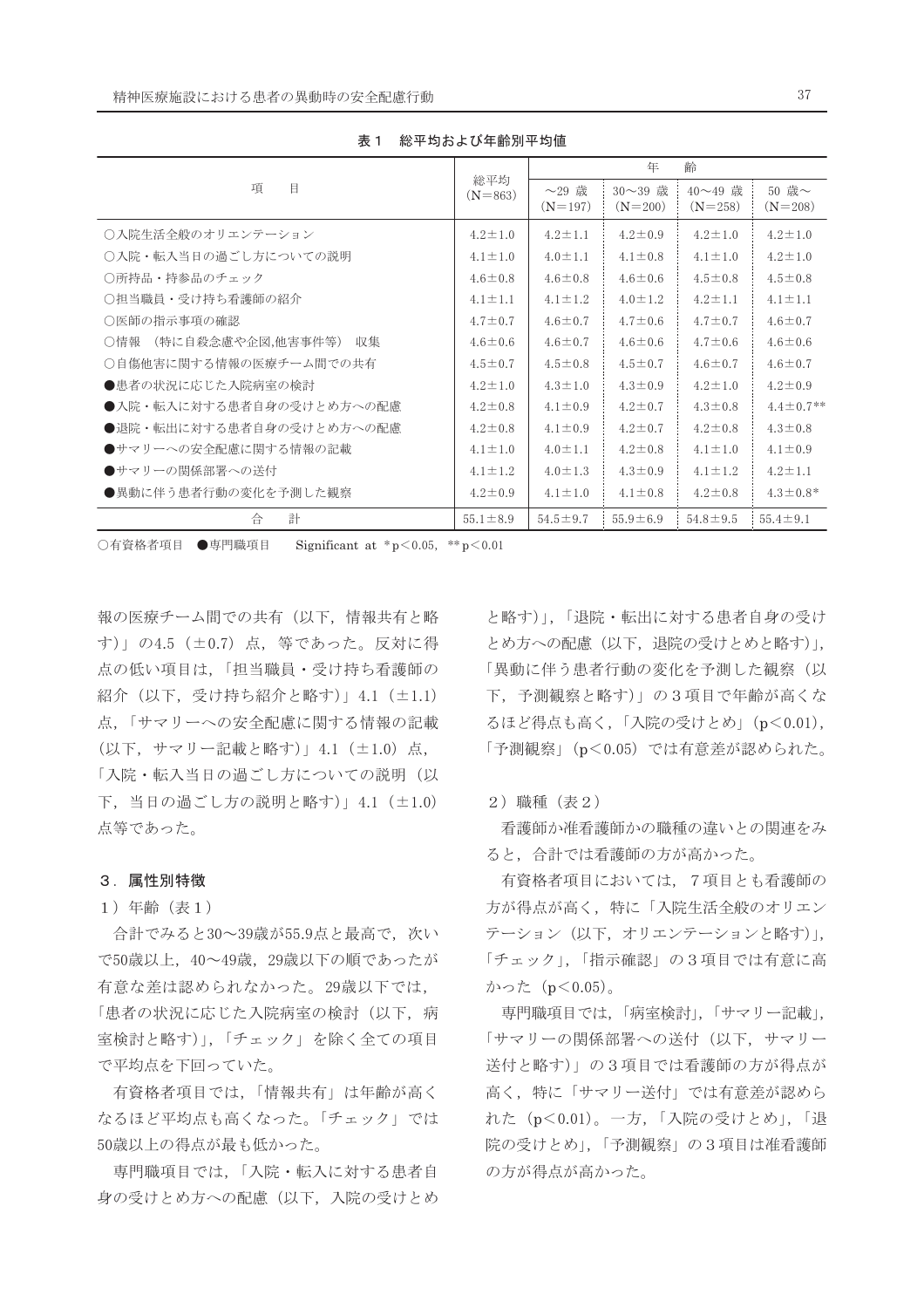所属している病棟には、開放病棟、部分開放病 棟、閉鎖病棟、個別対応病棟があったが、個別対 応病棟に関しては19名 (2.2%) と今回の対象者 の中ではその割合が低く、他の3病棟に組み込む ことも困難であったため、個別対応病棟を除く 3つの病棟に所属する者を対象とした。

合計では部分開放病棟、開放病棟、閉鎖病棟の 順に得点が高くなっており、有意な差が認められ た。

有資格者項目について、閉鎖病棟では「チェッ ク」、「受け持ち紹介」、「情報収集」、「情報共有」 の4項目で最も得点が高く、「受け持ち紹介」以 外の3項目で有意差が認められた (p<0.05)。

専門職項目については、全6項目とも開放病棟 の平均値が最も高く、部分開放病棟は全項目最も 低かった。

## **IV**. 考察

患者の異動時の安全配慮について、「指示確認」、 「情報収集」,「チェック」,「情報共有」は得点が 高く、「受け持ち紹介」、「サマリー記載」、「当日 の過ごし方の説明」は低いという全体的傾向がみ られたが、これは山梨県下の全精神医療施設の病

棟に勤務する看護職を対象に行った土屋らの調査 結果<sup>5</sup>と同様であった。得点の低かった3つの項 目が異動時にほぼ限定された事柄であるのに対し, 得点の高かった4項目については異動時に限らず 日々行っているであろう事柄でそれが異動時にも 反映されているのではないかと考えられる。「受 け持ち紹介」は、患者と信頼関係を築いていく第 一歩であり、精神科に限らず看護職者としては基 本となる事柄である。入院経験のある精神障害者 は入院中に人間関係で困った経験から、「こんな ときはこの人に相談できる」というように受け持 ち看護師をはっきりわかるようにしてほしいと述 べている<sup>7)</sup>。不安を隠せず顔をこわばらせて入院 してくる患者に、自分の担当を明確にしておくこ とは、安心につながり、それは事故発生を防ぐこ とにつながっていくと考える。また、「情報収集」, 「情報共有」は得点が高かったが、「サマリー記載」 は低かった。サマリーの目的は、計画し、実践し た看護がその患者にとって適切であったか否かを 評価し、また、残された問題点や継続して行う看 護,実践した指導についてを記入して、院内の看 護者間や、地域の保健師、他の施設の看護者等に 看護を伝達して、継続することである<sup>8)</sup>。入院中 の療養状況についてサマリーを記載し、退院·転

|                                | 種<br>職           |                | 所<br>属         |                 |                 |  |
|--------------------------------|------------------|----------------|----------------|-----------------|-----------------|--|
| 項<br>E                         | 看護師              | 准看護師           | 開放病棟           | 部分開放病棟!         | 閉鎖病棟            |  |
|                                | $(N=480)$        | $(N=383)$      | $(N=79)$       | $(N=248)$       | $(N = 505)$     |  |
| ○入院生活全般のオリエンテーション              | $4.3 \pm 0.9*$   | $4.1 \pm 1.1$  | $4.3 \pm 0.8$  | $4.1 \pm 1.0$   | $4.2 \pm 1.0$   |  |
| ○入院・転入当日の過ごし方についての説明           | $4.1 \pm 0.9$    | $4.1 \pm 1.0$  | $4.2 \pm 0.9$  | $4.0 \pm 1.0$   | $4.1 \pm 1.0$   |  |
| ○所持品・持参品のチェック                  | $4.6 \pm 0.7*$   | $4.5 \pm 0.8$  | $4.4 \pm 0.8$  | $4.5 \pm 0.9$   | $4.6 \pm 0.7*$  |  |
| ○担当職員・受け持ち看護師の紹介               | $4.1 \pm 1.1$    | $4.1 \pm 1.1$  | $4.1 \pm 1.0$  | $4.0 \pm 1.2$   | $4.1 \pm 1.1$   |  |
| ○医師の指示事項の確認                    | $4.7 \pm 0.6*$   | $4.6 \pm 0.8$  | $4.8 \pm 0.5$  | $4.6 \pm 0.8$   | $4.7 \pm 0.7$   |  |
| ○情報<br>(特に自殺念慮や企図,他害事件等)<br>収集 | $4.6 \pm 0.6$    | $4.6 \pm 0.6$  | $4.6 \pm 0.7$  | $4.6 \pm 0.7$   | $4.7 \pm 0.6*$  |  |
| ○自傷他害に関する情報の医療チーム間での共有         | $4.6 \pm 0.7$    | $4.5 \pm 0.8$  | $4.5 \pm 0.7$  | $4.5 \pm 0.8$   | $4.6 \pm 0.7*$  |  |
| ●患者の状況に応じた入院病室の検討              | $4.3 \pm 0.9$    | $4.2 \pm 1.0$  | $4.3 \pm 0.8$  | $4.2 \pm 1.0$   | $4.3 \pm 1.0$   |  |
| ●入院・転入に対する患者自身の受けとめ方への配慮       | $4.2 \pm 0.7$    | $4.3 \pm 0.8$  | $4.4 \pm 0.7$  | $4.2 \pm 0.8$   | $4.3 \pm 0.7$   |  |
| ●退院・転出に対する患者自身の受けとめ方への配慮       | $4.2 \pm 0.8$    | $4.2 \pm 0.9$  | $4.3 \pm 0.7$  | $4.1 \pm 0.9$   | $4.2 \pm 0.8$   |  |
| ●サマリーへの安全配慮に関する情報の記載           | $4.2 \pm 0.9$    | $4.0 \pm 1.1$  | $4.3 \pm 0.7$  | $4.0 \pm 1.1$   | $4.1 \pm 1.0$   |  |
| ●サマリーの関係部署への送付                 | $4.3 \pm 1.1$ ** | $4.0 \pm 1.3$  | $4.3 \pm 1.0$  | $4.1 \pm 1.2$   | $4.2 \pm 1.2$   |  |
| ●異動に伴う患者行動の変化を予測した観察           | $4.2 \pm 0.8$    | $4.2 \pm 0.9$  | $4.2 \pm 0.7$  | $4.1 \pm 0.9$   | $4.2 \pm 0.8$   |  |
| 計<br>合                         | $55.6 \pm 8.2$   | $54.5 \pm 9.7$ | $55.6 \pm 7.9$ | $54.1 \pm 10.1$ | $55.8 \pm 8.3*$ |  |

表2 職種・所属別の平均値

○有資格者項目 ●専門職項目 Significant at \*p<0.05, \*\*p<0.01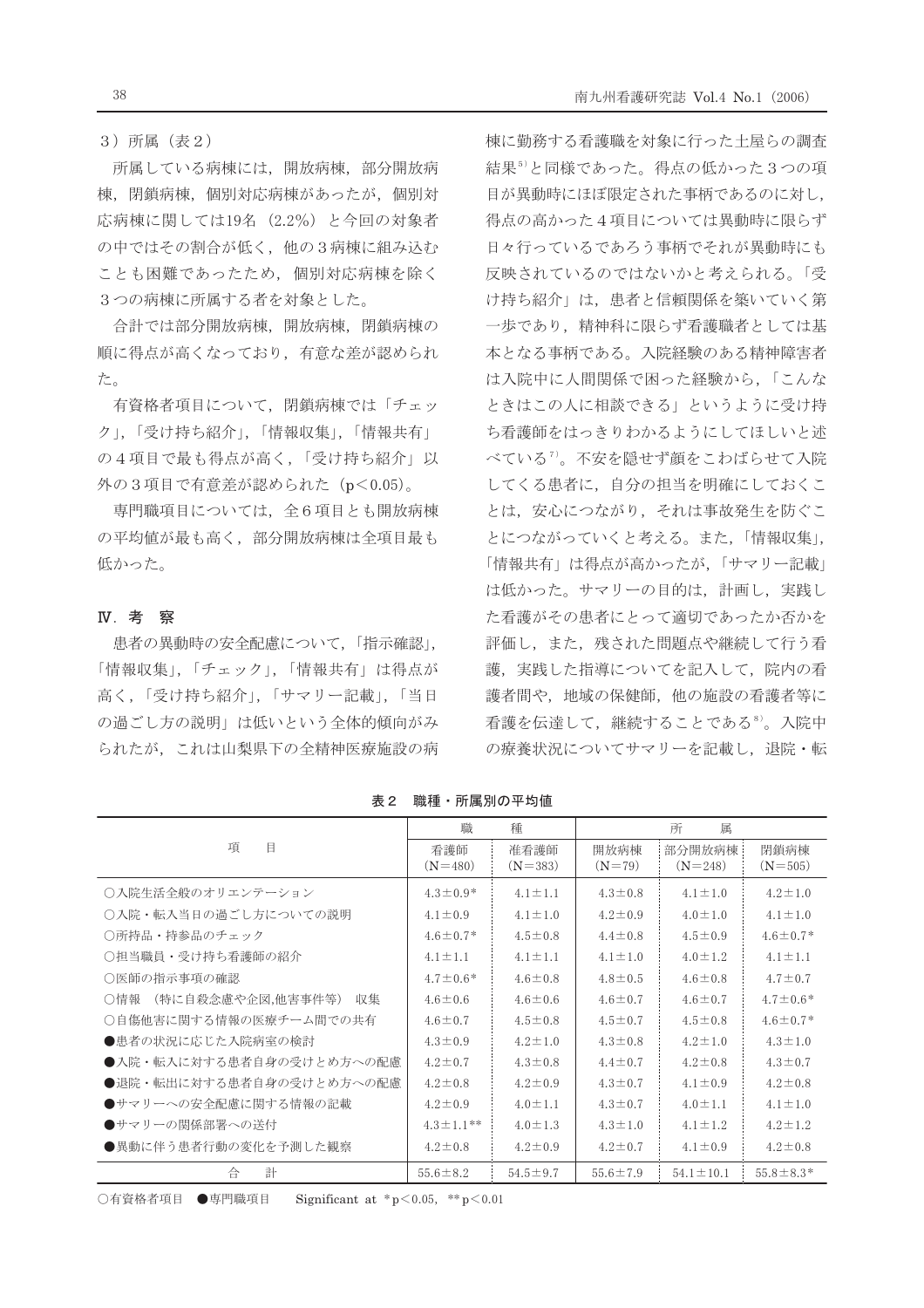出先に申し送っていくことは、その患者に適した 看護を早期に提供できることだけでなく、申し送 られた内容を元に安全配慮を行うことによって事 故発生を未然に防ぐことにつながる。リスクマネ ジメントは「組織横断的」であると鮎沢は述べて いる<sup>9)</sup>。「臨床の看護婦はより実践的であり経験 や勘による習熟度は増しても、それを記録したり 評価していくことに不慣れである」5)とも言われ ており、サマリーを記載し、他部門や地域を患者 をとりまく1つのチームとして考え情報を共有し ていくという体制を組織構断的に構築していく必 要があるのではないだろうか。

年齢との関係について、本結果では29歳以下が 最も得点が低く、13項目中11の項目で平均点を下 回っていた。山梨県での調査でも最も若い層が最 も得点が低かった5)。専門職項目である「入院の 受けとめ」,「退院の受けとめ」,「予測観察」では 有意差も認め、年齢が高くなるほど得点も高くなっ ていたことから、患者異動時の安全配慮について は、事故予防に看護職者が必要とするアセスメン ト能力を早いうちから育成していく系統的な教育 が必要であると考える。

職種との関係について、山梨県での調査では全 項目看護師の方が有意に得点が高いという結果が 出ているが5)、本結果では、有資格者項目では全 項目看護師の方が得点が高かったものの、専門職 項目では「入院の受けとめ」,「退院の受けとめ」, 「予測観察」の3項目では准看護師の方が高かっ た。これら3つの項目は、安全配慮に関する危険 性の予測と回避に伴う精神の専門的知識と技術を 要する安全配慮の範囲で精神科勤務年数が比較的 多い者が実施しうる範囲の項目として設けたもの であり、精神的に不安定になりやすい精神障害を 持つ患者の看護において大変重要な項目である。 これらの項目で看護師の方が得点が低いというこ とは、専門職としての自覚が不足しているとも考 え得る。これが全般的にあてはまることなのか、 地域特性なのかは今回の研究のみではわからない が、看護師はこの結果を真摯に受け止め専門職と しての在り方を考える必要があるだろう。

所属との関連について、有資格者項目では「チェッ

ク」,「情報収集」,「情報共有」の3項目で閉鎖病 棟が有意に得点が高かった。これは、閉鎖病棟と いう特性上、特に状態が安定していない患者を対 象としているためこれらの項目に対する閉鎖病棟 の看護師の意識が高いのであろうと考える。

#### V. おわりに

今回、九州圏下の精神医療施設における患者の 異動時の安全配慮について調査を行い、看護職者 の行動レベルでの実態が明らかになった。今回は 極一部の属性との関連をみたが、その他の属性, 特に経験年数などは安全配慮という行動にかなり の影響を及ぼす可能性も考えられる。また、医療 は地域差があると言われており、実際、山梨県と 九州全体とでは同様の傾向も見られれば、異なっ た結果もあった。今後は、既に収集している全国 を対象としたデータの分析を行い、経験年数との 関連や患者の異動時以外の安全配慮に関する行動 や職場状況との関連について検討していきたい。

「臨床におけるマネジメントプロセスは、まず カンファレンスの場で情報収集し、リスクを把握 する。マネジメントする者は、この患者の、いま の状況・状態から予測されるリスクについての情 報交換が十分されるようにしなければならない。 この時点でチームメンバーは事故の再発を防止す るという視点で情報を共有することになる」10)と 成嶋は述べており、情報収集と情報共有、リスク をアセスメントする能力が求められている。今回 の結果からも教育の必要性が示唆されたが、全国 調査を行った上で、精神科領域における事故予防 に必要なアセスメント能力をいかに育成していく か検討していく必要があるだろう。

本研究は平成16年度科学研究費補助金(基盤研 究C 16592203) の助成を受けて実施した。

## 文 献

1) 日本看護協会リスクマネジメント検討委員会: 組織でとりくむ医療事故防止 - 看護管理者のた めのリスクマネジメントガイドライン, http:// www.nurse.or.jp/senmon/riskmanagement/ index.html . 1999.